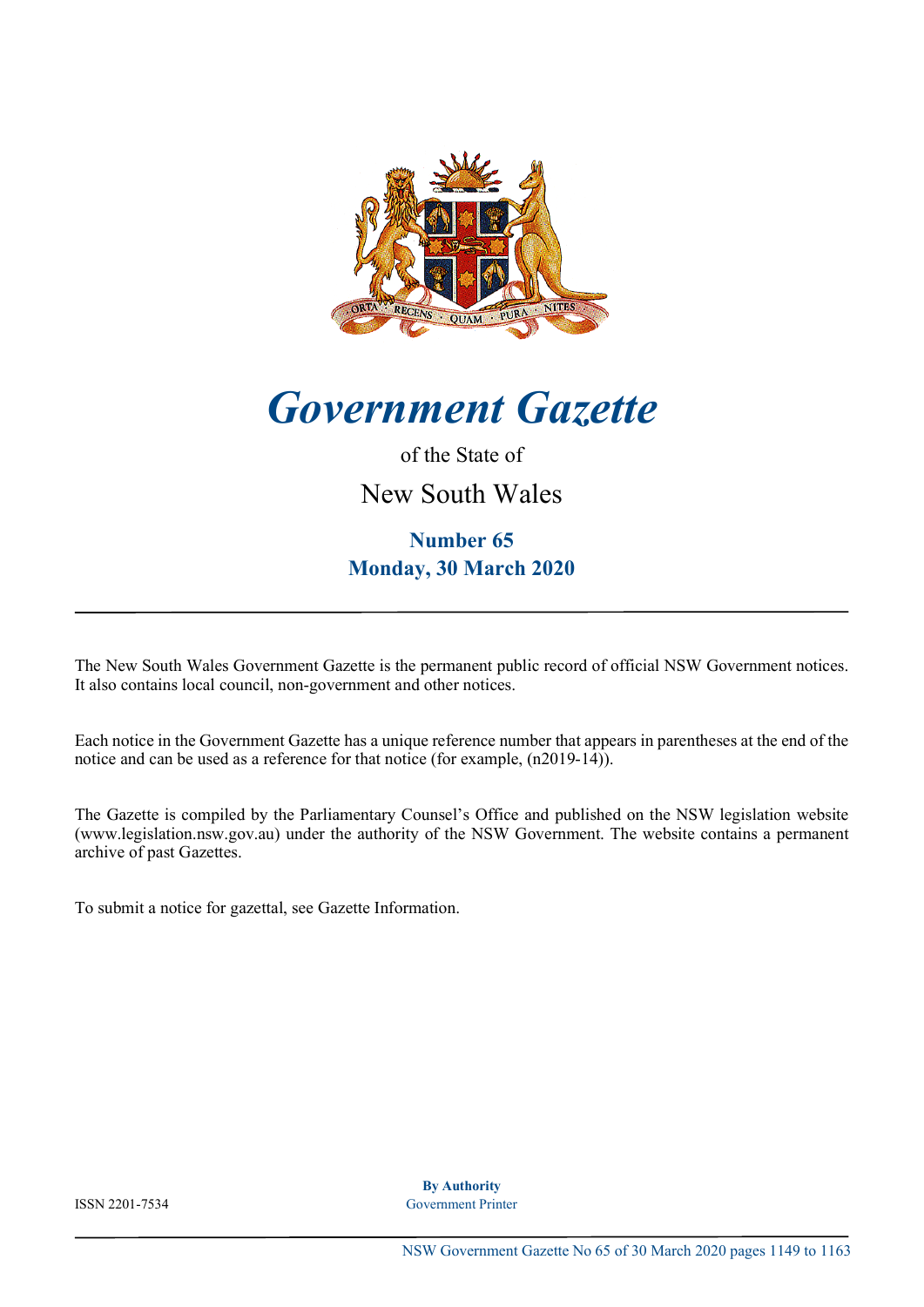

New South Wales

# **Public Health (COVID-19 Restrictions on Gathering and Movement) Order 2020**

under the

Public Health Act 2010

I, the Minister for Health and Medical Research, under section 7 of the *Public Health Act 2010*, make the following Order.

Dated 30 March 2020.

BRAD HAZZARD, MP Minister for Health and Medical Research

#### **Explanatory note**

The object of this Order is to give certain Ministerial directions to deal with the public health risk of COVID-19 and its possible consequences.

In particular, this Order directs that a person must not, without reasonable excuse, leave the person's place of residence. Examples of a reasonable excuse include leaving for reasons involving—

- (a) obtaining food or other goods and services, or
- (b) travelling for the purposes of work or education if the person cannot do it at home, or
- (c) exercise, or
- (d) medical or caring reasons.

In addition, this Order directs that a person must not participate in a gathering in a public place of more than 2 persons. Exceptions include—

- (a) gatherings of members of the same household, and
- (b) gatherings essential for work or education.

Section 10 of the *Public Health Act 2010* creates an offence if an individual fails to comply with a direction with a maximum penalty of imprisonment for 6 months or a fine of up to  $$11,000$  (or both) plus a further \$5,500 fine each day the offence continues. Corporations that fail to comply with a direction are liable to a fine of \$55,000 and \$27,500 each day the offence continues.

s2020-134.d10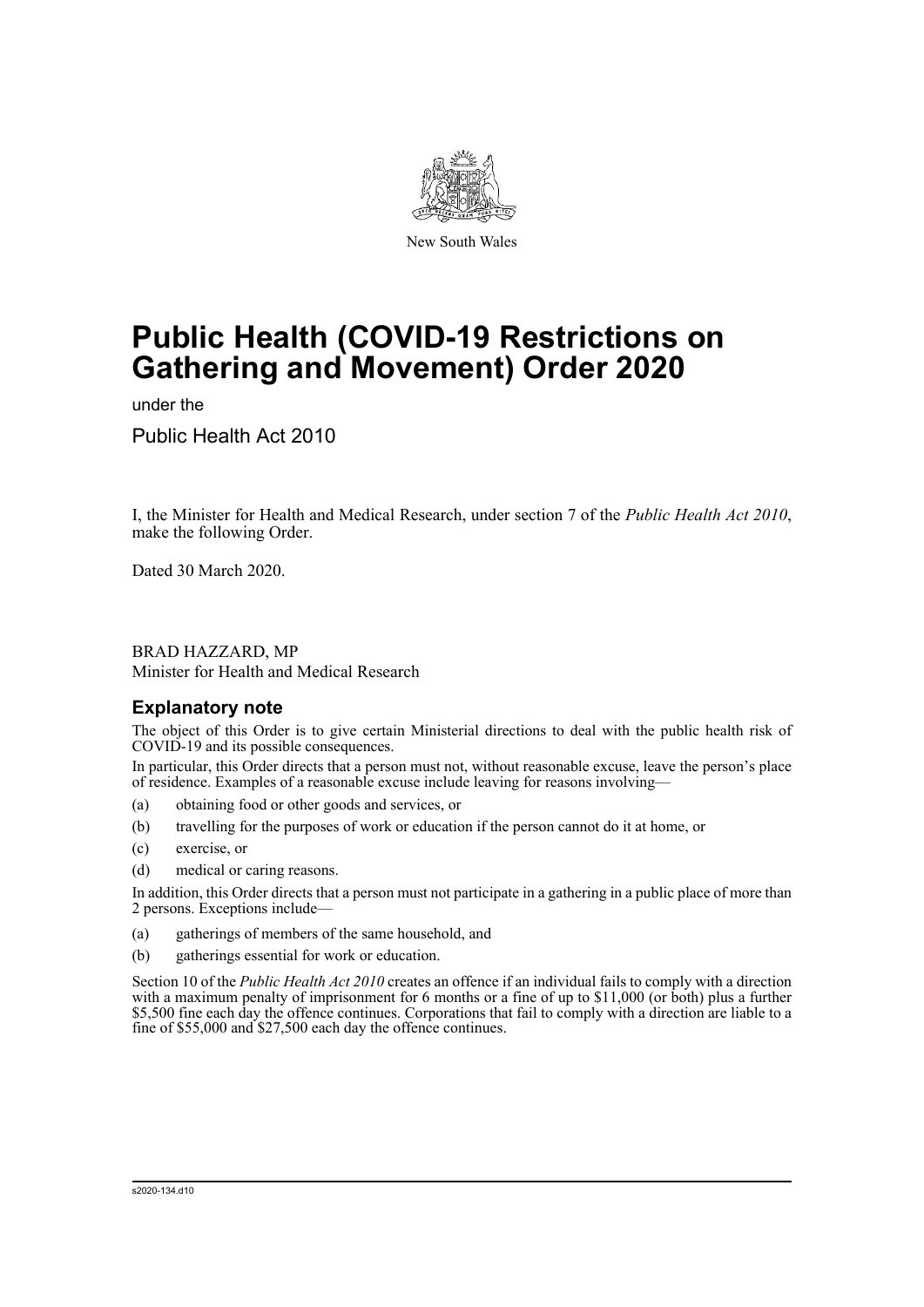Public Health (COVID-19 Restrictions on Gathering and Movement) Order 2020 [NSW] **Contents** 

# **Contents**

| Part 1                                 | Preliminary                                     |                                                                                                                     |                         |
|----------------------------------------|-------------------------------------------------|---------------------------------------------------------------------------------------------------------------------|-------------------------|
|                                        | 1<br>$\overline{2}$<br>3<br>4                   | Name of Order<br>Commencement<br><b>Definitions</b><br>Grounds for concluding that there is a risk to public health | 3<br>$\frac{3}{3}$<br>3 |
| Part 2                                 | <b>Movement</b>                                 |                                                                                                                     |                         |
|                                        | 5                                               | Direction of Minister concerning staying at home                                                                    | 5                       |
| Part 3                                 | <b>Gatherings of more than 2 persons</b>        |                                                                                                                     |                         |
|                                        | 6                                               | Direction of Minister concerning gatherings of more than 2 persons                                                  | 6                       |
| Part 4                                 | <b>Closure of certain premises</b>              |                                                                                                                     |                         |
|                                        | 7                                               | Directions of Minister concerning closure of certain premises                                                       | 7                       |
| Part 5                                 | Obligations of owners and occupiers of premises |                                                                                                                     |                         |
|                                        | 8                                               | Direction of Minister concerning persons allowed on premises                                                        | 10                      |
| Part 6                                 | <b>Exchange of information</b>                  |                                                                                                                     |                         |
|                                        | 9                                               | Direction of the Minister concerning information exchange                                                           | 11                      |
| Part 7                                 | <b>Miscellaneous</b>                            |                                                                                                                     |                         |
|                                        | 10                                              | Exemptions                                                                                                          | 12                      |
|                                        | 11                                              | Revocation of existing Order                                                                                        | 12                      |
| <b>Schedule 1</b><br><b>Schedule 2</b> |                                                 | Reasonable excuses                                                                                                  | 13<br>14                |
|                                        |                                                 | <b>Essential gatherings</b>                                                                                         |                         |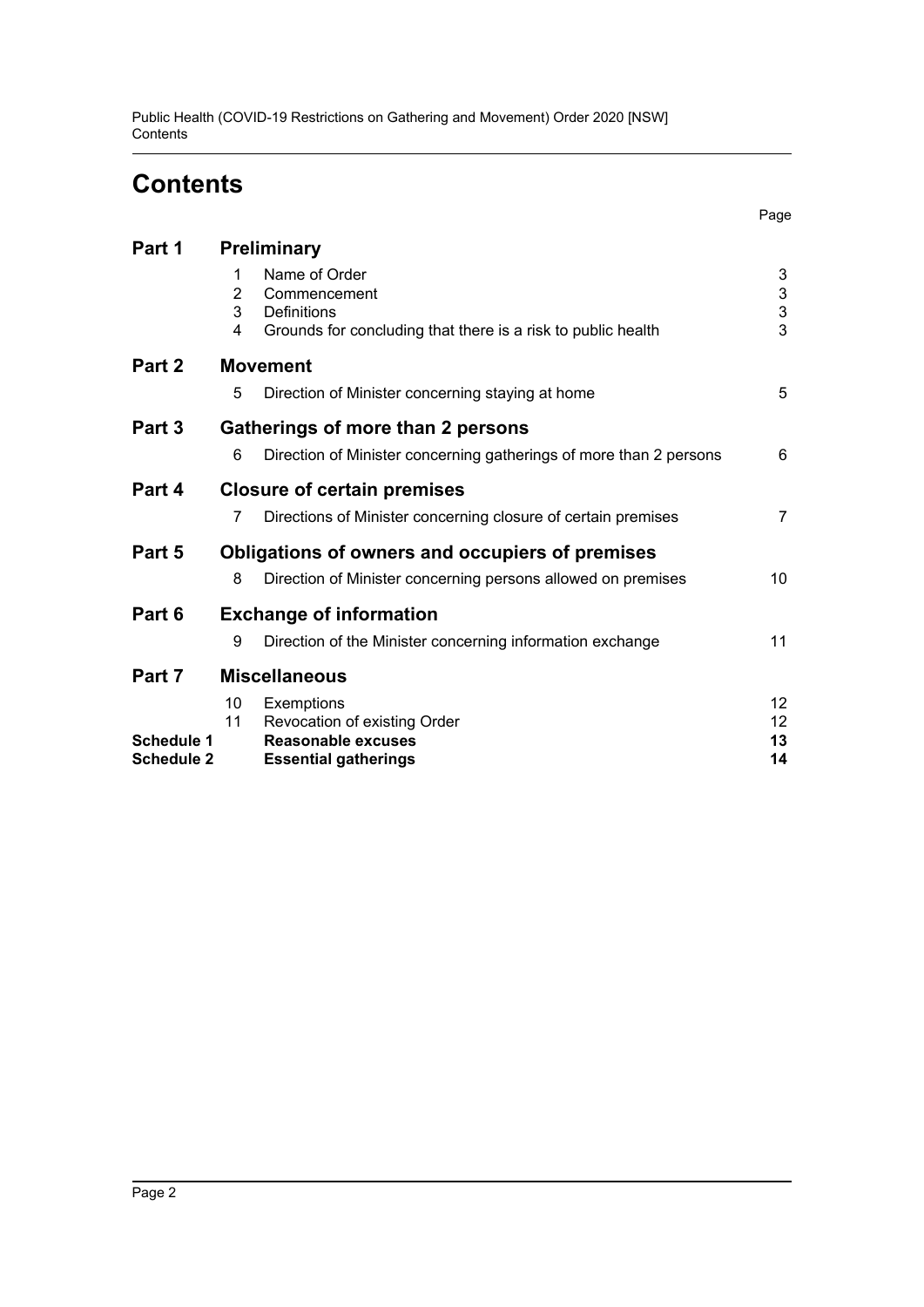#### **Public Health (COVID-19 Restrictions on Gathering and Movement) Order 2020**

under the

Public Health Act 2010

### <span id="page-3-1"></span><span id="page-3-0"></span>**Part 1 Preliminary**

#### **1 Name of Order**

This Order is the *Public Health (COVID-19 Restrictions on Gathering and Movement) Order 2020*.

#### <span id="page-3-2"></span>**2 Commencement**

This Order commences at the beginning of 31 March 2020.

**Note.** Section 7(5) of the Act provides that, unless it is earlier revoked, an order under that section expires at the end of 90 days after it was made or on such earlier date as may be specified in the order. Accordingly, this Order will expire at the end of 29 June 2020 unless it is revoked earlier.

#### <span id="page-3-3"></span>**3 Definitions**

(1) In this Order:

*household* means any persons living together in the same place of residence.

*indoor space* means an area, room or other premises that is or are substantially enclosed by a roof and walls, regardless of whether the roof or walls or any part of the roof or walls are—

- (a) permanent or temporary, or
- (b) open or closed.

**Note.** The *Public Health Act 2010* defines premises to include any land, temporary structure, vehicle or vessel.

*outdoor space* means a space that is not an indoor space.

*parent*, in relation to a child, includes a person who is not a parent of the child, but who has parental responsibility for, or who has care of, the child.

*place of residence* includes the premises where a person lives together with any garden, yard, passage, stairs, garage, outhouse or other area or thing attached to, or used in connection with, the premises.

*public place* has the same meaning as in the *Summary Offences Act 1988*.

*the Act* means the *Public Health Act 2010*.

*work* includes work done as a volunteer or for a charitable organisation.

**Note.** The Act and the *Interpretation Act 1987* contain definitions and other provisions that affect the interpretation and application of this Order.

(2) Notes included in this Order do not form part of this Order.

#### <span id="page-3-4"></span>**4 Grounds for concluding that there is a risk to public health**

It is noted that the basis for concluding that a situation has arisen that is, or is likely to be, a risk to public health is as follows—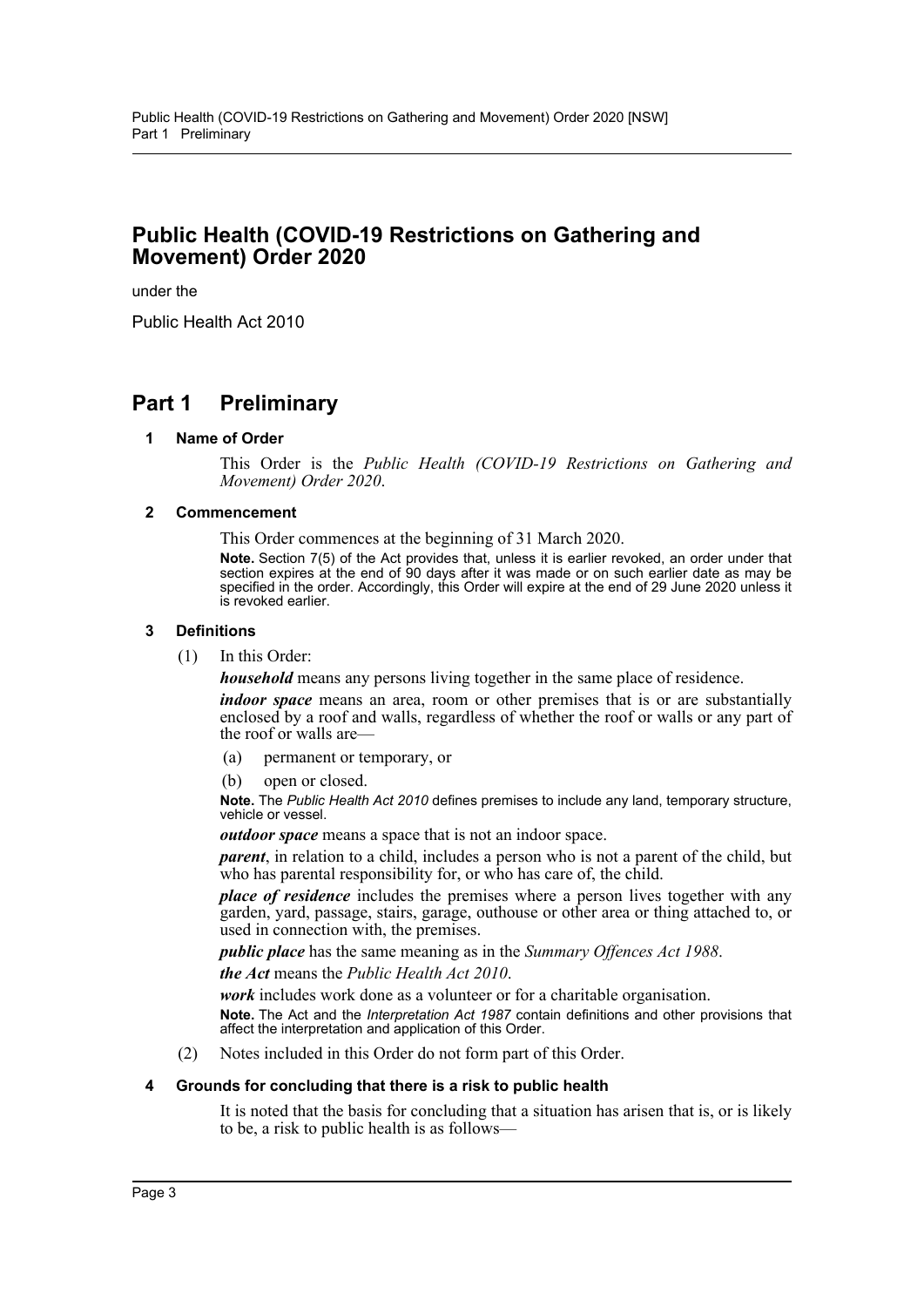- (a) public health authorities both internationally and in Australia have been monitoring international outbreaks of COVID-19, also known as Novel Coronavirus 2019,
- (b) COVID-19 is a potentially fatal condition and is also highly contagious,
- (c) a number of cases of individuals with COVID-19 have now been confirmed in New South Wales, as well as other Australian jurisdictions, including by means of community transmission.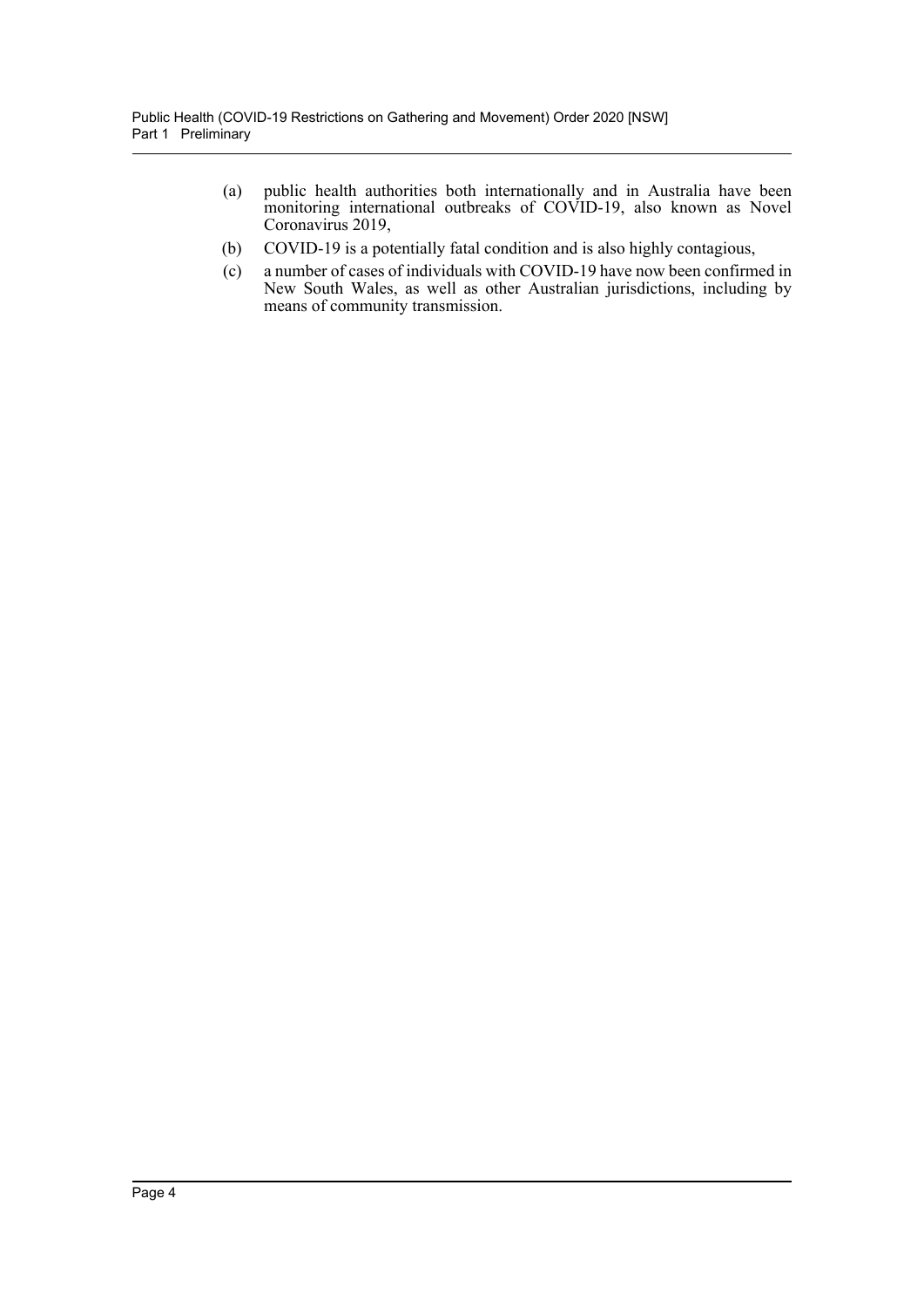Public Health (COVID-19 Restrictions on Gathering and Movement) Order 2020 [NSW] Part 2 Movement

### <span id="page-5-1"></span><span id="page-5-0"></span>**Part 2 Movement**

#### **5 Direction of Minister concerning staying at home**

- (1) The Minister directs that a person must not, without reasonable excuse, leave the person's place of residence.
- (2) For the purposes of subclause (1), a reasonable excuse includes doing an activity specified by Schedule 1.

**Note.** Examples of a reasonable excuse in Schedule 1 include leave for reasons involving—

- (a) obtaining food or other goods and services, or
- (b) travelling for the purposes of work or education if it is not possible to do it at home, or
- (c) exercise, or
- (d) medical or caring reasons.
- (3) Subclause (2) does not permit a person to participate in a gathering in contravention of Part 3.
- (4) Taking a holiday in a regional area is not a reasonable excuse.
- (5) Subclause (1) does not apply to a person who is homeless.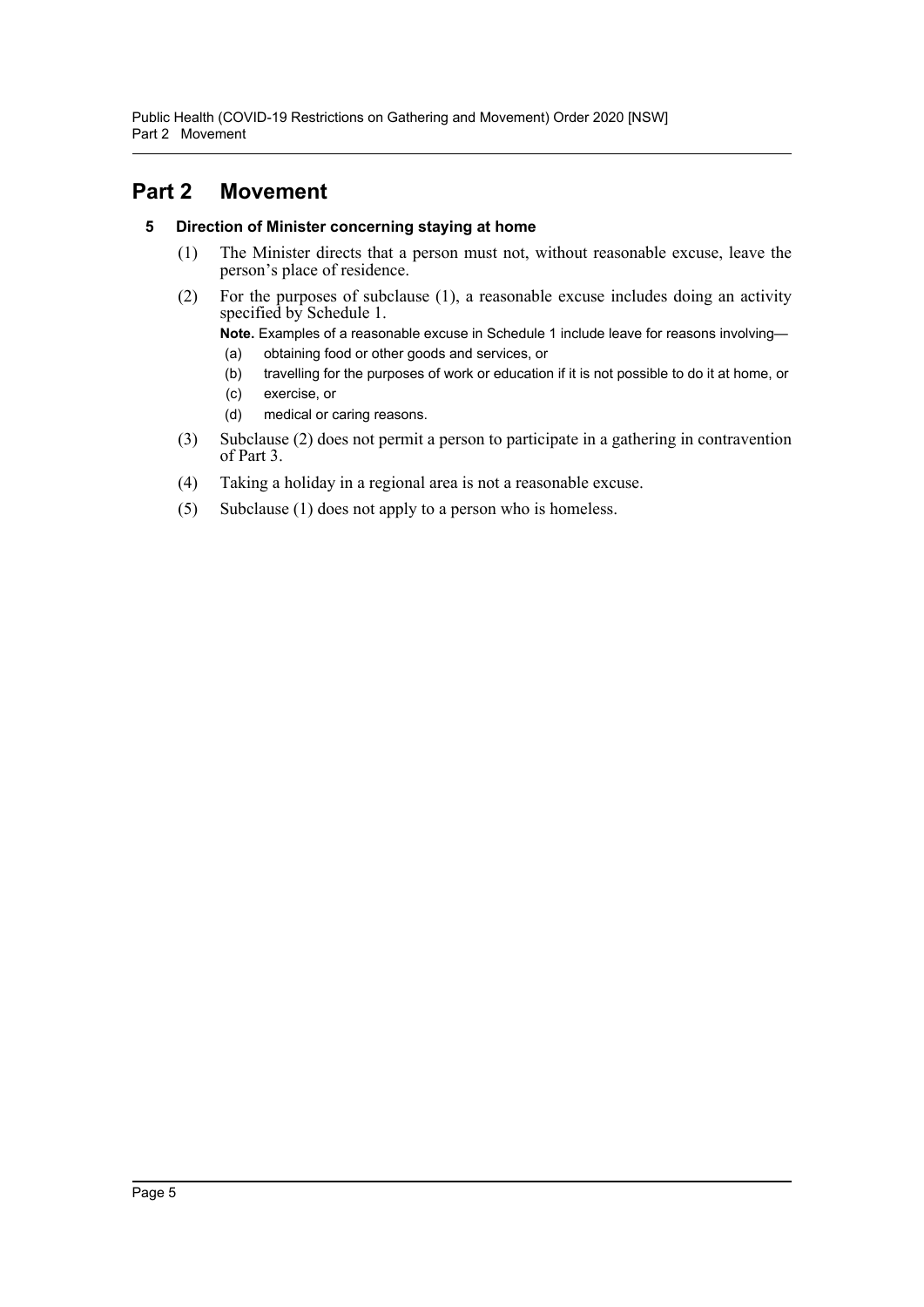Public Health (COVID-19 Restrictions on Gathering and Movement) Order 2020 [NSW] Part 3 Gatherings of more than 2 persons

### <span id="page-6-1"></span><span id="page-6-0"></span>**Part 3 Gatherings of more than 2 persons**

- **6 Direction of Minister concerning gatherings of more than 2 persons**
	- (1) The Minister directs that a person must not participate in a gathering in a public place of more than 2 persons.
	- (2) Subclause (1) does not apply to the following—
		- (a) a gathering referred to in Schedule 2,
		- (b) a gathering of persons for the purposes of work,
		- (c) a gathering of persons all of whom are members of the same household,
		- (d) a gathering for a wedding at which there are no more than 5 persons (including the person conducting the service),
		- (e) a gathering for a funeral service at which there are no more than 10 persons (including the person conducting the service),
		- (f) a gathering to facilitate a move to a new place of residence (including a business moving to new premises),
		- (g) a gathering to provide care or assistance to a vulnerable person,
		- (h) a gathering to provide emergency assistance,
		- (i) a gathering necessary for the person to fulfil a legal obligation (including attending a court or tribunal, satisfying bail requirements or participating in legal proceedings).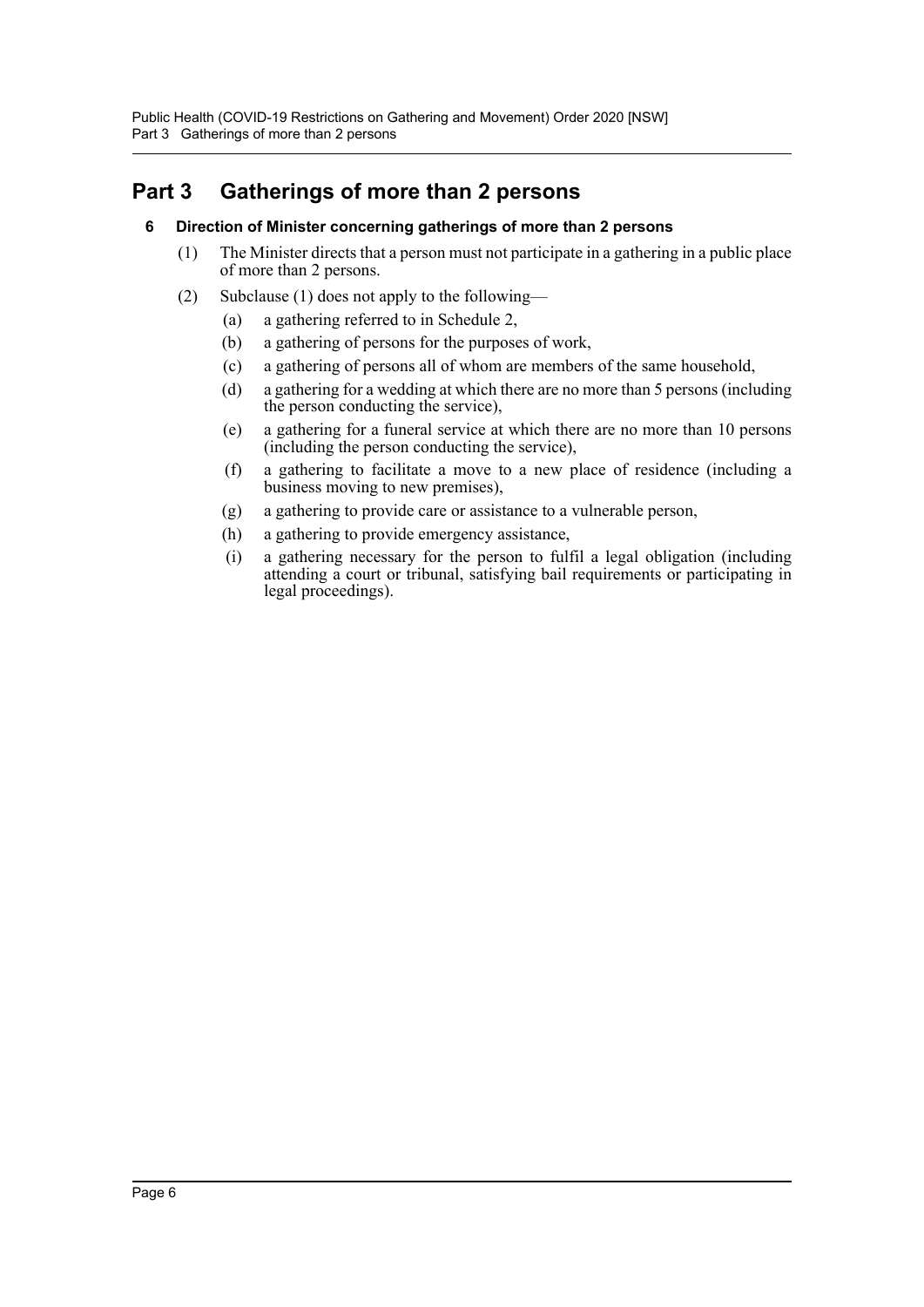# <span id="page-7-1"></span><span id="page-7-0"></span>**Part 4 Closure of certain premises**

#### **7 Directions of Minister concerning closure of certain premises**

- (1) The Minister directs that the following must not be open to members of the public except as provided in this clause—
	- (a) pubs and registered clubs, except for the purposes of—
		- (i) selling food or beverages for persons to consume off the premises, or
			- (ii) if the premises include hotel or motel accommodation, providing that accommodation including by providing food or beverages to persons using that accommodation to consume in their rooms,
	- (b) food and drink premises (other than pubs), except for the purposes of—
		- (i) selling food or beverages for persons to consume off the premises, or
		- (ii) if the premises are part of hotel or motel accommodation, providing food or beverages to persons using that accommodation to consume in their rooms, or
		- (iii) if the premises are part of a shopping centre, selling food or beverages for persons to consume outside of the shopping centre,
	- (c) entertainment facilities,

**Note.** The streaming of a live performance would not be prohibited as the venue is not open to the public.

- (d) amusement centres,
- (e) casinos, except for the purposes of, if the premises include hotel or motel accommodation, providing that accommodation including by providing food or beverages to persons using that accommodation to consume in their rooms,
- (f) micro-breweries or small distilleries holding a drink on-premises authorisation under the *Liquor Act 2007* or cellar door premises, except for the purposes of selling food or beverages for persons to consume off the premises.
- (g) recreation facilities (indoor),
- (h) places of public worship, except for the purposes of conducting the following—
	- (i) a wedding service at which there are no more than 5 persons (including the person conducting the service),
	- (ii) a funeral service at which there are no more than 10 persons (including the person conducting the service),
- (i) business premises that are spas, nail salons, beauty salons, waxing salons, tanning salons, tattoo parlours or massage parlours,
- (j) business premises that are auction houses or betting agencies,
- (k) markets, but not markets that predominantly sell food,
- (l) information and education facilities,
- (m) caravan parks and camping grounds, except for purposes of—
	- (i) accommodating permanent residents of the caravan park or camping ground or other persons who have no other place of permanent residence, and
	- (ii) allowing visitors to visit persons referred to in subparagraph (i),
- (n) community facilities,
- (o) sex services premises.
- (2) The Minister directs that the following must be closed to members of the public—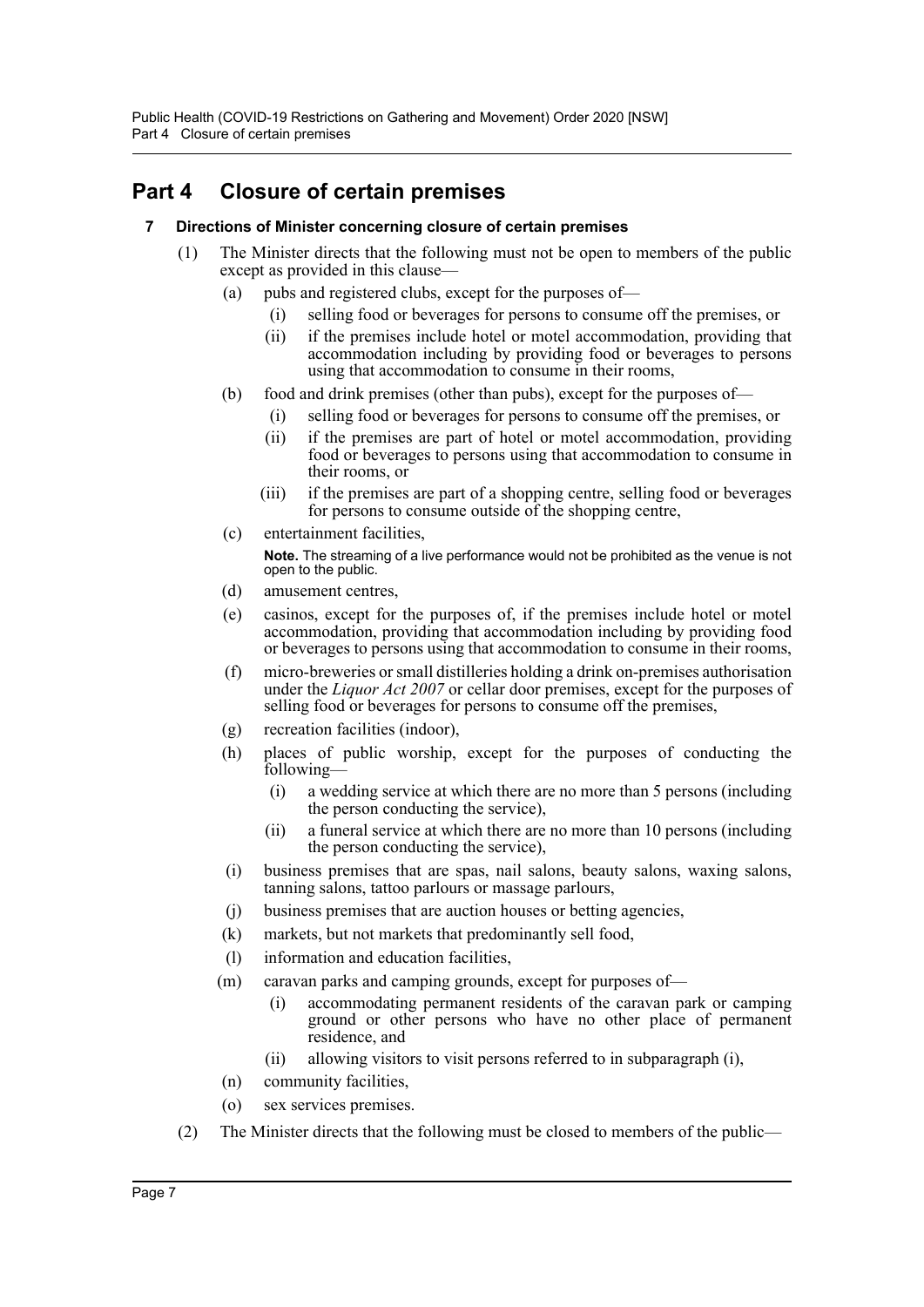- (a) a public swimming pool,
- (b) a property (other than a retail shop) operated by the National Trust or the Historic Houses Trust,
- (c) a gaming lounge,
- (d) a strip club,
- (e) any outdoor playground equipment in a public place,
- (f) any outdoor gymnasium equipment in a public place,
- (g) a skate park.
- (3) The Minister directs that a person must not do the following—
	- (a) conduct an open inspection of premises for the purposes of the sale or lease of the premises but a person may show a single person the premises after the person has made an appointment for that purpose,
	- (b) conduct an auction at which persons attend in person (except a livestock auction conducted outside for food supply purposes).
- (4) Nothing in this clause prevents the use of premises—
	- (a) to provide a service to assist vulnerable members of the public, for example a food bank or a service providing for the needs of homeless persons, or
	- (b) as an early education and care facility.
- (5) Subclause (1)(m) does not apply to a person who was staying at a caravan park or camping ground immediately before 26 March 2020 and who is continuing to stay at the caravan park or camping ground under a booking—
	- (a) that was made before that date, and
	- (b) that has not been extended after that date.
- (6) A word or expression used in this clause has the same meaning as it has in the Standard Instrument set out in the *Standard Instrument (Local Environmental Plans) Order 2006*.

**Note.** The Standard Instrument includes the following definitions—

*Amusement centre* means a building or place (not being part of a pub or registered club) used principally for playing—

- (a) billiards, pool or other like games, or
- (b) electronic or mechanical amusement devices, such as pinball machines, computer or video games and the like.

*Business premises* means a building or place at or on which—

- (a) an occupation, profession or trade (other than an industry) is carried on for the provision of services directly to members of the public on a regular basis, or
- (b) a service is provided directly to members of the public on a regular basis.

*Camping ground* means an area of land that has access to communal amenities and on which campervans or tents, annexes or other similar portable and lightweight temporary shelters are, or are to be, installed, erected or placed for short term use.

*Caravan park* means land (including a camping ground) on which caravans (or caravans and other moveable dwellings) are, or are to be, installed or placed.

*Cellar door premises* means a building or place that is used to sell wine by retail and that is situated on land on which there is a commercial vineyard, and where most of the wine offered for sale is produced in a winery situated on that land or is produced predominantly from grapes grown in the surrounding area.

*Community facility* means a building or place (other than educational establishment, hospital, retail premises, place of public worship or residential accommodation)-

- (a) owned or controlled by a public authority or non-profit community organisation, and
- (b) used for the physical, social, cultural or intellectual development or welfare of the community.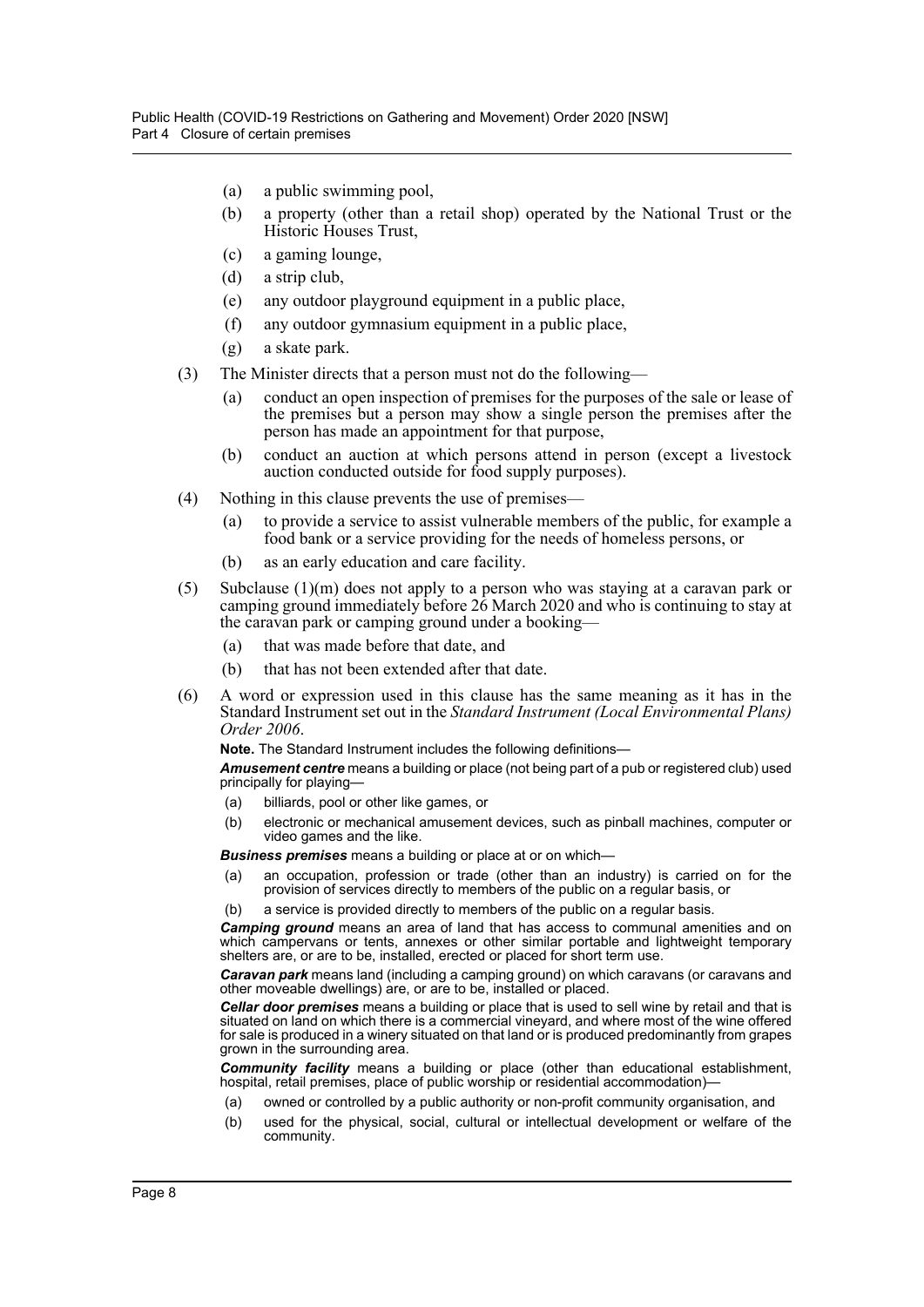*Early education and care facility* means a building or place used for the education and care of children, and includes a centre-based child care facility, home-based child care and school-based child care.

*Entertainment facility* means a theatre, cinema, music hall, concert hall, dance hall and the like.

*Food and drink premises* means premises that are used for the preparation and retail sale of food or drink (or both) for immediate consumption on or off the premises, and includes a restaurant or cafe, take away food and drink premises, a pub or a small bar.

*Information and education facility* means a building or place used for providing information or education to visitors, and the exhibition or display of items, and includes an art gallery, museum, library, visitor information centre and the like.

*Market* means an open-air area, or an existing building, that is used for the purpose of selling, exposing or offering goods, merchandise or materials for sale by independent stall holders, and includes temporary structures and existing permanent structures used for that purpose on an intermittent or occasional basis.

**Place of public worship** means a building or place used for the purpose of religious worship by a congregation or religious group, whether or not the building or place is also used for counselling, social events, instruction or religious training.

*Pub* means licensed premises under the *Liquor Act 2007* the principal purpose of which is the retail sale of liquor for consumption on the premises, whether or not the premises include hotel or motel accommodation and whether or not food is sold or entertainment is provided on the premises.

*Recreation facility (indoor)* means a building or place used predominantly for indoor recreation, whether or not operated for the purposes of gain, including a squash court, indoor swimming pool, gymnasium, table tennis centre, health studio, bowling alley, ice rink or any other building or place of a like character used for indoor recreation.

*Registered club* means a club that holds a club licence under the *Liquor Act 2007*.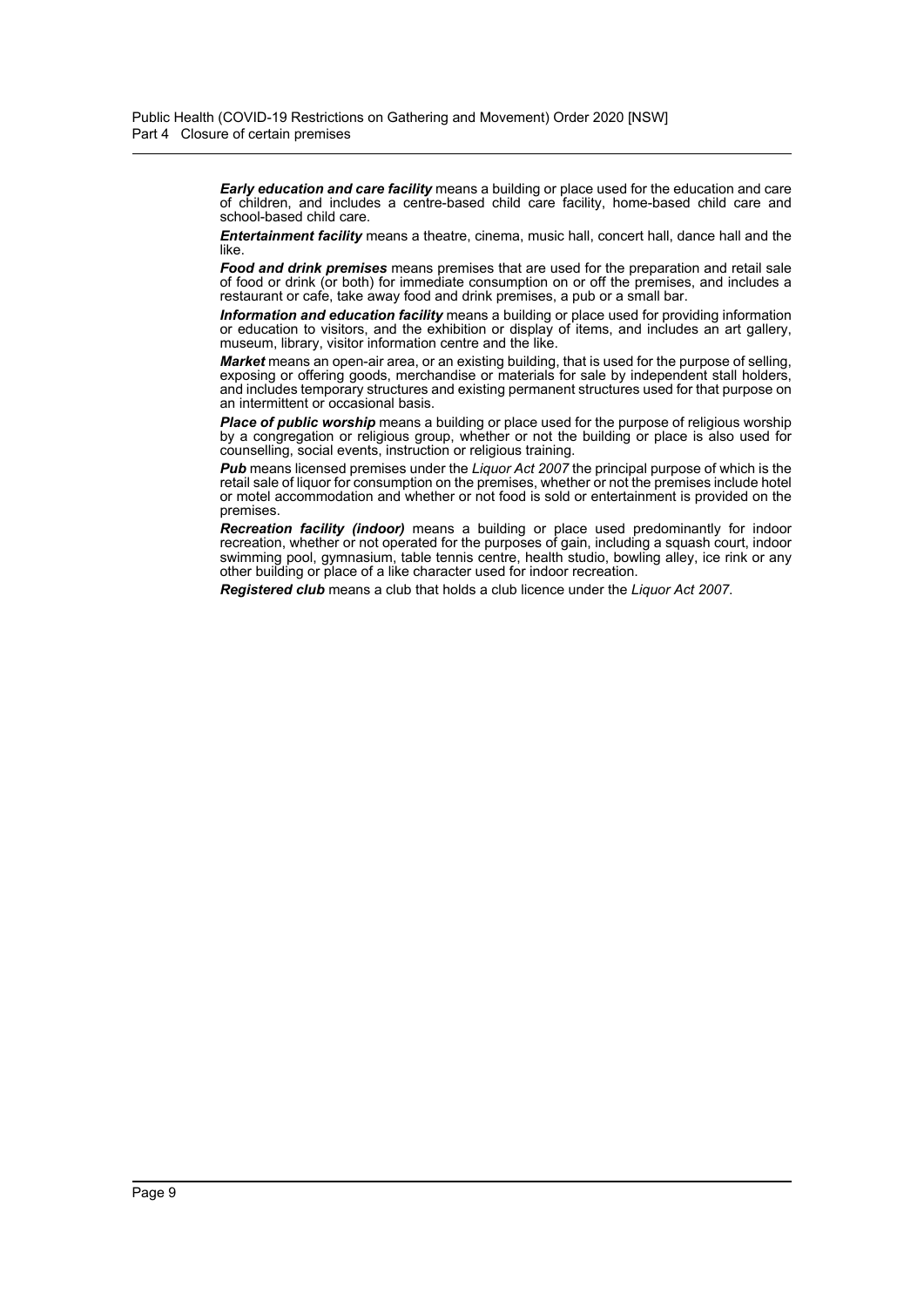# <span id="page-10-0"></span>**Part 5 Obligations of owners and occupiers of premises**

**Note.** The direction in this Part prevents (subject to some exceptions) owners and occupiers of premises in New South Wales from allowing persons to enter or stay on the premises to avoid overcrowding. However, Part 3 applies to individuals and (subject to some exceptions) prevents them from gathering in groups of more than 2 persons.

#### <span id="page-10-1"></span>**8 Direction of Minister concerning persons allowed on premises**

- (1) The Minister directs that a person who is the occupier or operator of premises in New South Wales must not—
	- (a) for premises comprised of an outdoor space—allow 500 or more persons to enter or stay on the premises at the same time, or
	- (b) for premises comprised of an indoor space—allow 100 or more persons to enter or stay on the premises at the same time, or
	- (c) allow persons to enter or stay on the premises (whether comprised of an outdoor or indoor space) if the size of the premises is insufficient to ensure there is 4 square metres of space for each person on the premises.

**Note.** The *Public Health Act 2010* defines the occupier of premises or a part of premises to mean the owner of the premises or part of premises or if any other person is entitled to occupy the premises or part to the exclusion of the owner, that person.

This clause does not prevent the conduct of events (such as sporting or racing events) subject to the limits referred to in this subclause.

- (2) Subject to subclause (3), subclause (1) does not apply to—
	- (a) a person's place of residence, or
	- (b) a gathering referred to in Schedule 2.
- (3) Subclause  $(1)(c)$  applies to a gathering referred to in item 10 of Schedule 2. **Note.** This clause does not prevent the conduct of events (such as sporting or racing events) subject to the limits referred to in subclause (1).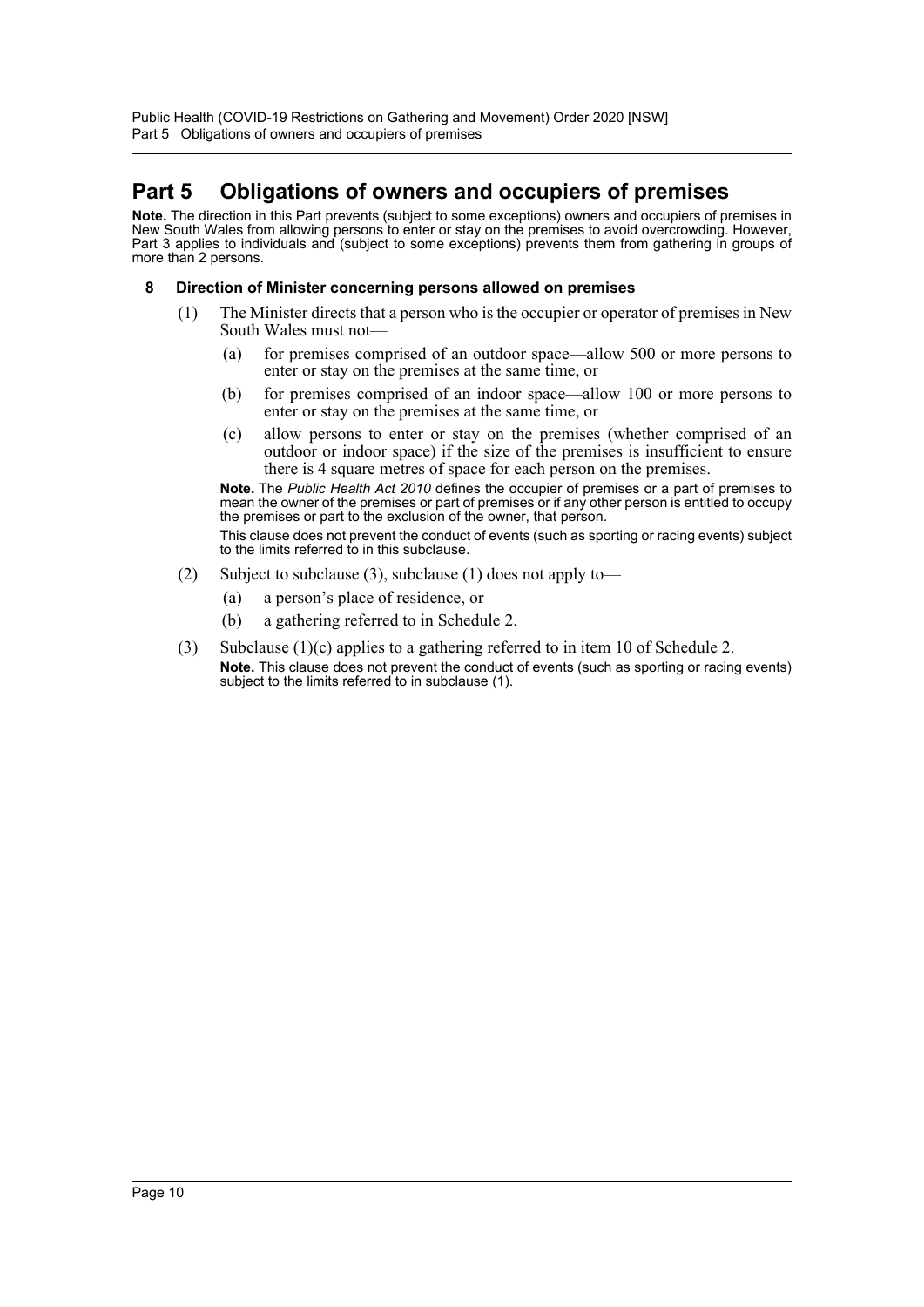Public Health (COVID-19 Restrictions on Gathering and Movement) Order 2020 [NSW] Part 6 Exchange of information

# <span id="page-11-1"></span><span id="page-11-0"></span>**Part 6 Exchange of information**

#### **9 Direction of the Minister concerning information exchange**

- (1) The Minister directs that a government sector agency or a NSW Minister (the *first agency*) is authorised to collect information from, or use or disclose information to, a related agency if the first agency considers it necessary to do so for the purposes of protecting the health or welfare of members of the public during the COVID-19 pandemic.
- (2) In this clause—

*government sector agency* means a government sector agency within the meaning of the *Government Sector Employment Act 2013*.

*information* includes personal information or health information.

*NSW Minister* means a Minister of the State.

*related agency* means—

- (a) a government sector agency or NSW Minister,
- (b) an agency or Minister of the Commonwealth or another State or Territory.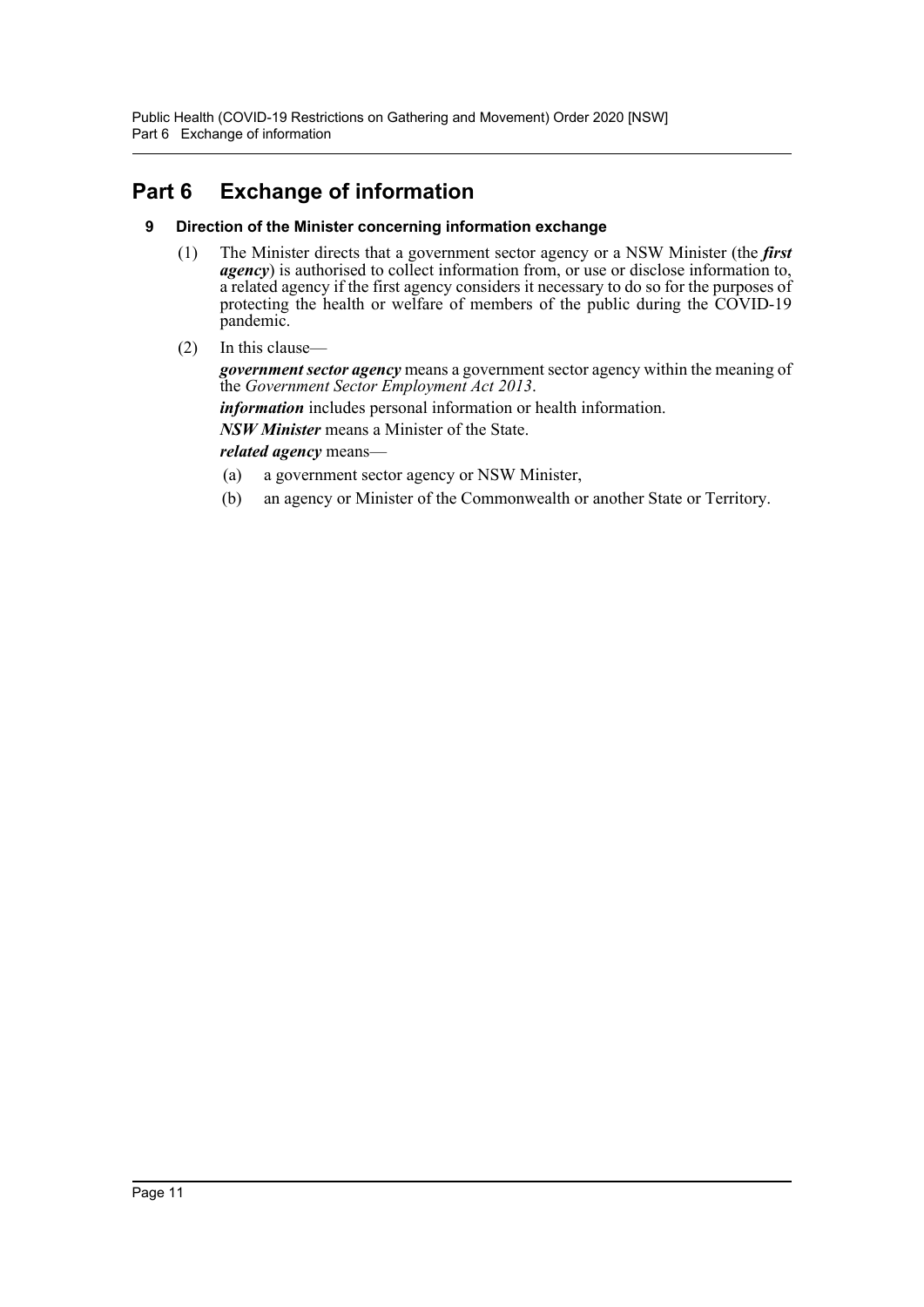# <span id="page-12-0"></span>**Part 7 Miscellaneous**

#### <span id="page-12-1"></span>**10 Exemptions**

The Minister may, in writing and subject to the conditions that the Minister considers appropriate, grant an exemption to this Order or specified provisions of this Order.

#### <span id="page-12-2"></span>**11 Revocation of existing Order**

The *Public Health (COVID-19 Gathering) Order (No 3) 2020* is revoked.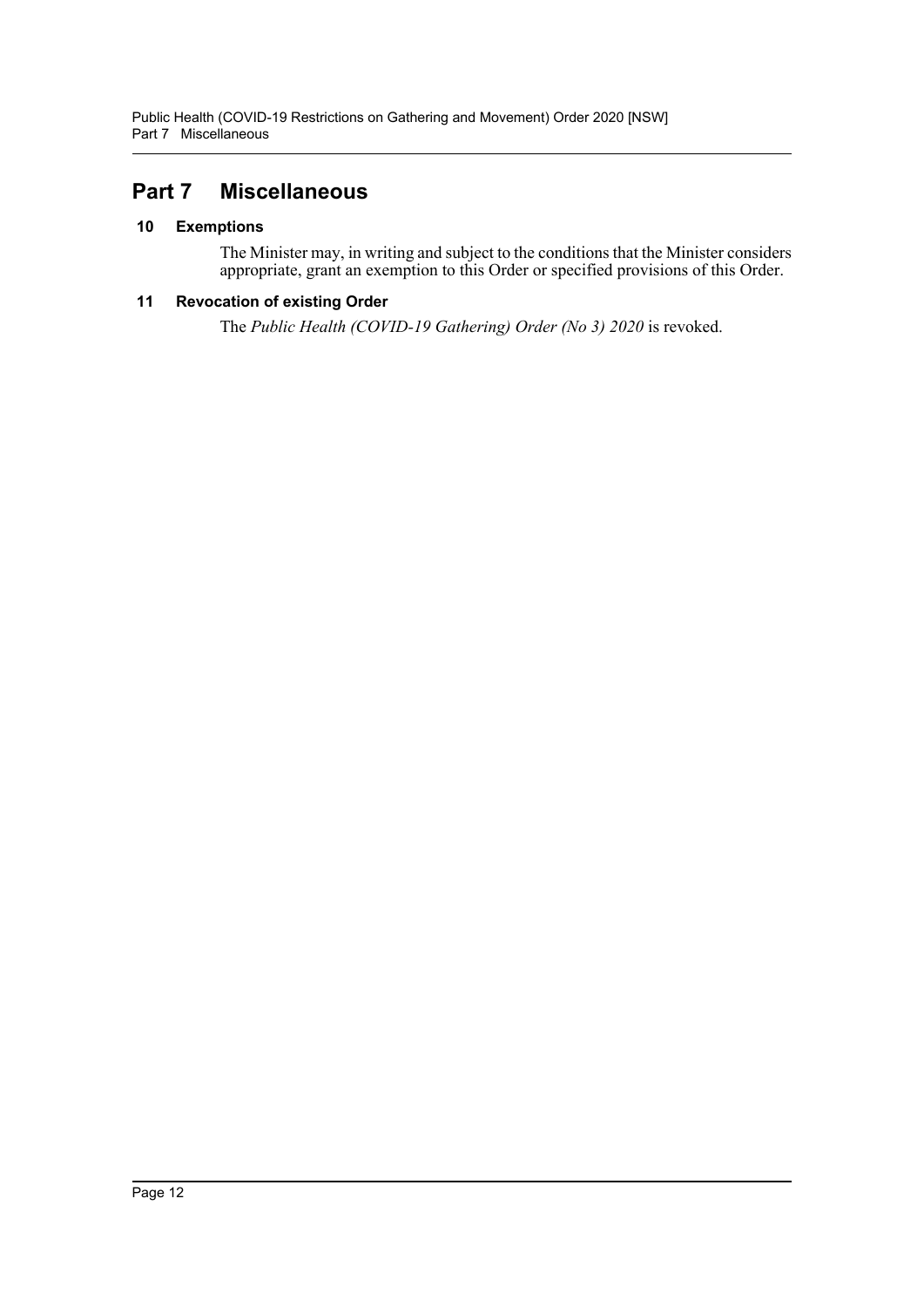## <span id="page-13-0"></span>**Schedule 1 Reasonable excuses**

- **1** obtaining food or other goods or services for the personal needs of the household or other household purposes (including for pets) and for vulnerable persons
- **2** travelling for the purposes of work if the person cannot work from the person's place of residence
- **3** travelling for the purposes of attending childcare (including picking up or dropping another person at childcare)
- **4** travelling for the purposes of facilitating attendance at a school or other educational institution if the person attending the school or institution cannot learn from the person's place of residence
- **5** exercising
- **6** obtaining medical care or supplies or health supplies or fulfilling carer's responsibilities
- **7** attending a wedding or a funeral in the circumstances referred to in clause  $6(2)(d)$  and (e) or  $7(1)(h)$
- **8** moving to a new place of residence (including a business moving to new premises) or between different places of residence of the person or inspecting a potential new place of residence
- **9** providing care or assistance (including personal care) to a vulnerable person or providing emergency assistance
- **10** donating blood
- **11** undertaking any legal obligations
- **12** accessing public services (whether provided by Government, a private provider or a non-Government organisation), including—
	- (a) social services, and
	- (b) employment services, and
	- (c) domestic violence services, and
	- (d) mental health services, and
	- (e) services provided to victims (including as victims of crime)
- **13** for children who do not live in the same household as their parents or siblings or one of their parents or siblings—continuing existing arrangements for access to, and contact between, parents and children or siblings
- **14** for a person who is a priest, minister of religion or member of a religious order going to the person's place of worship or providing pastoral care to another person
- **15** avoiding injury or illness or to escape a risk of harm
- **16** for emergencies or compassionate reasons